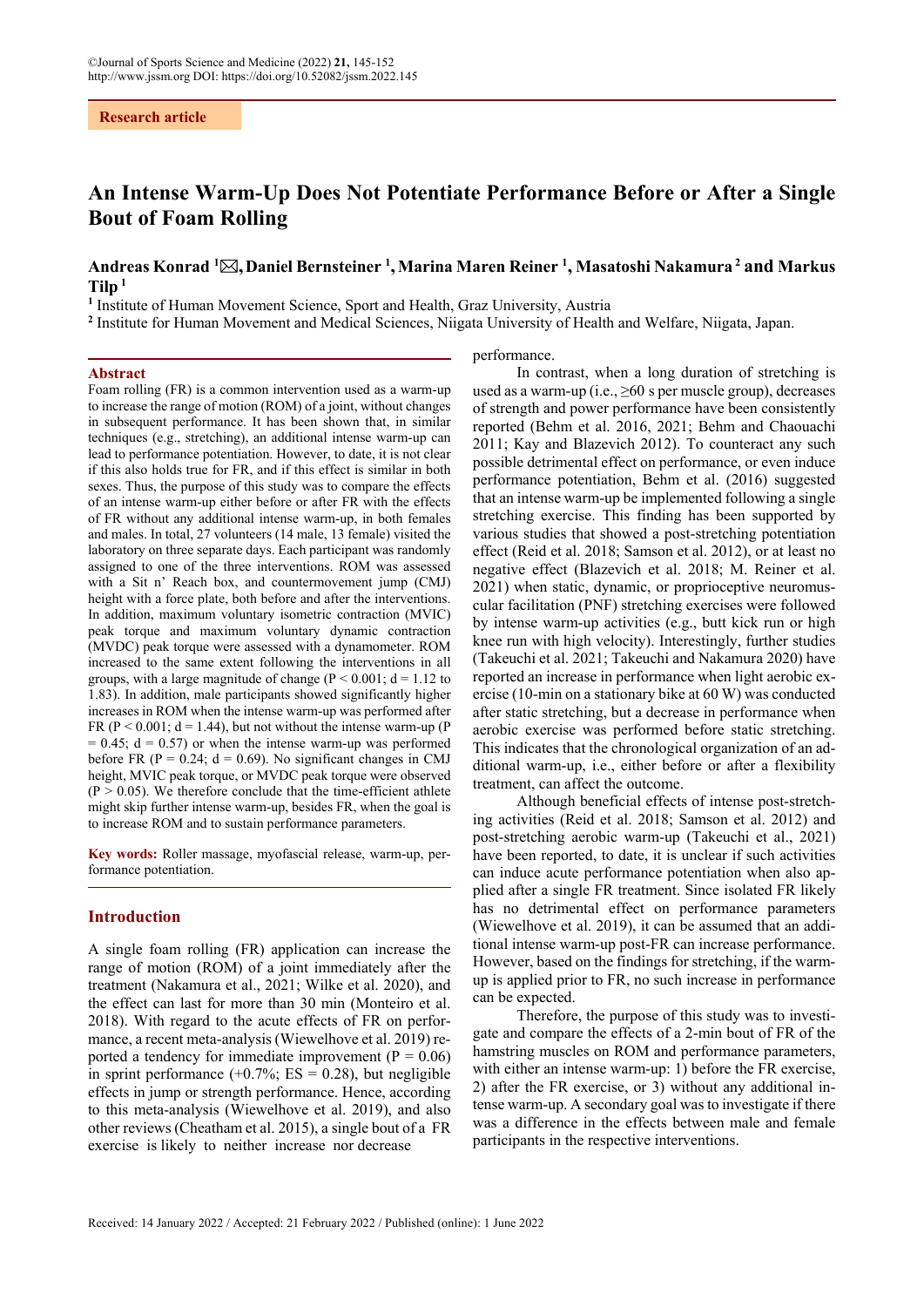

**Figure 1. Schematic schedule of the study. Range of motion (ROM), maximum voluntary isometric contraction (MVIC), maximum voluntary dynamic contraction (MVDC), countermovement jump (CMJ), foam rolling (FR).** 

## **Methods**

#### **Study design**

Participants were asked to visit the laboratory on three appointments within seven days (separated by  $\geq 48$  h), to complete the three interventions ("intense warm-up  $+ FR$ ", " $FR$  + intense warm-up" or " $FR$  only") in a randomized order (by picking cards). Every session started with a 5 min warm-up on a stationary bike (Monark, Ergomedic 874 E, Sweden) at 60 rev. min-1 and 60 W (Konrad et al. 2020). Before and after the interventions, a sit and reach test was conducted. Maximum voluntary isometric contraction (MVIC) peak torque and maximum voluntary dynamic contraction (MVDC) peak torque of the hamstring muscles were also recorded, along with countermovement jump (CMJ) height. A schematic schedule is presented in Figure 1.

### **Participants**

An a priori sample size calculation (primary outcome variable: knee extension ROM) for a repeated-measures ANOVA based on data from Lee et al.  $(2018)$  (alpha = 0.05, beta = 0.8,  $f = 0.4$ ) suggested a necessary group size of at least 15 participants. To be safe and to account for possible dropouts, we recruited 27 recreational to welltrained male and female soccer players (14 males; age: 23.6  $\pm$  2.7 years; body mass: 77.8  $\pm$  8.4 kg; height: 183. 0  $\pm$ 5.0 cm; 13 females; age:  $19.3 \pm 4.1$  years; body mass: 57.4  $\pm$  5.3 kg; height: 167.2  $\pm$  4.7 cm). Prior to the study the investigator checked the participants' health status with various standardized questions. All participants confirmed that they had no current musculoskeletal pain or other orthopedic diseases in the lower extremity as well as other nonspecific musculoskeletal disorders (e.g., fibromyalgia). Especially no history of hamstring muscles injuries was reported. There was no history of surgery or other orthopedic injury in the back or lower extremities and participants confirmed that there was no neurological disorder, no metabolic disorder, and they took no medication that affects perception or proprioception. Moreover, participants were informed about the test procedure, but were naive to the hypotheses of the study. Participants or (if under 18) their legal representatives, signed a written informed consent form. Ethical approval was obtained from the Ethics Committee of the University of XX (approval code GZ. 39/68/63 ex 2020/21). The study was conducted in accordance with the Declaration of Helsinki.

### **Procedures**

### **Sit and reach test**

A sit and reach test was performed to assess maximal hip flexion ROM. For the test procedure, a Sit n' Reach Trunk Flexibility Box (Fabrication Enterprises; Baseline Model 12-1086, New York, USA) was used. The participant was asked to sit on the ground, with their hips flexed and knees in parallel and fully extended. The participant's feet were placed firmly against the Sit n' Reach box, with the ankle joints in a neutral position (90°). For the starting position, the participant was asked to sit upright, holding both arms parallel to the ground, in front of their trunk. The index fingers of both hands were touching each other, and the legs were completely extended and relaxed. After the starting command, the participant was asked to bend forward and push the stretch indicator on the Sit n' Reach box as far away as possible. The participant was not allowed to bend their knees or push the stretch indicator with just one hand, to minimize trunk rotation during the measurement. If any evasive movement with the legs or trunk was detected, the trial was repeated. Furthermore, the participant was asked to move slowly, to avoid triggering a reflexive muscle activation (Kubo et al., 2002). Each participant was tested three times, with a 15 s break in between the trials. The average of the three trials was taken for further analysis (Konrad et al. 2021).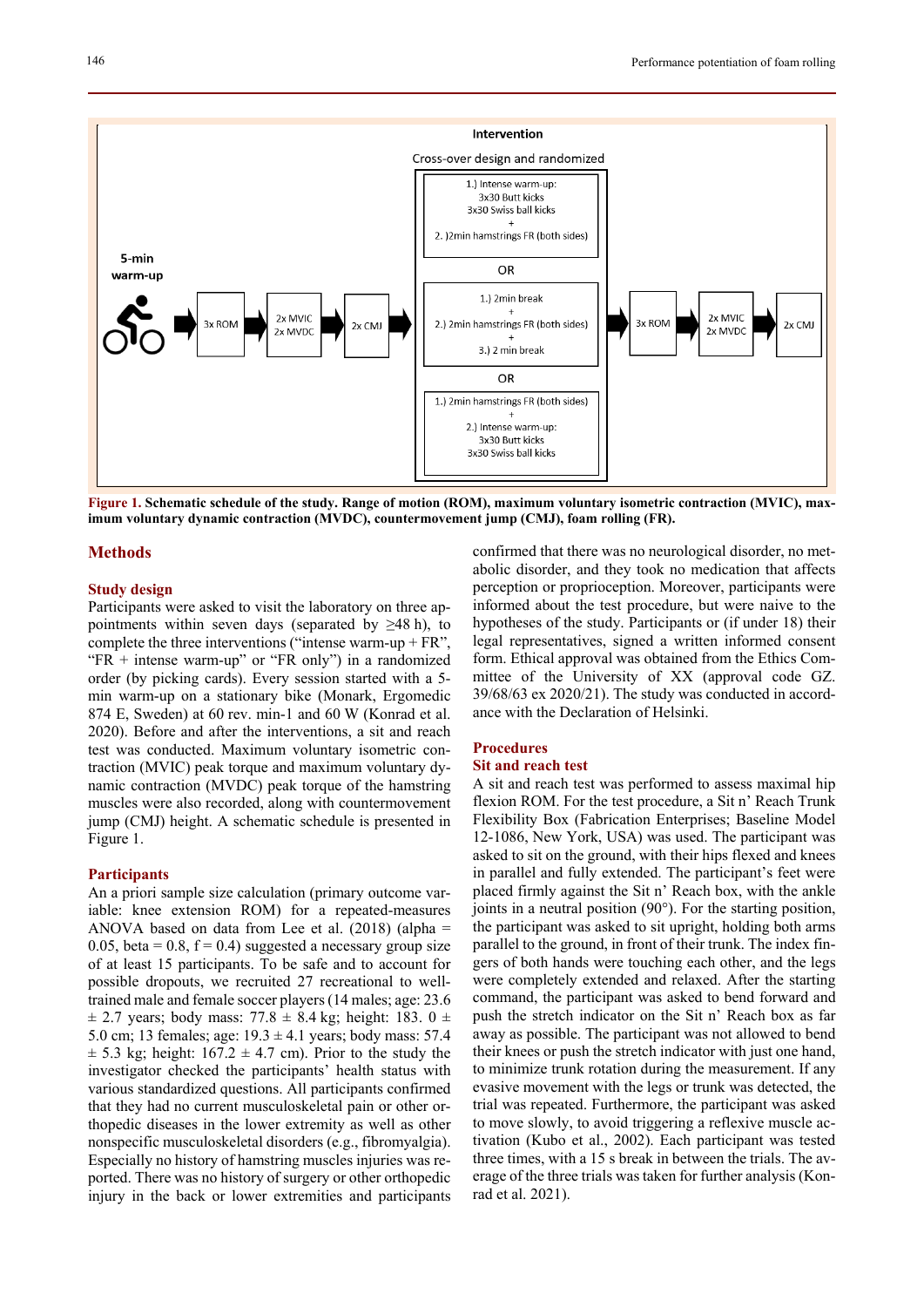# **Maximum Voluntary Isometric Contraction (MVIC) peak torque**

The MVIC knee flexor peak torque measurements were performed using an isokinetic dynamometer (Con-Trex MJ, CMV AG, Dübendorf, Switzerland). The participant was seated on the dynamometer, with the hip and knee angle of the dominant leg (test leg) at 80° and 110° (Hatano et al. 2019), respectively. A custom-made laser device was used to align the center of rotation of the dynamometer with the anatomical knee joint axis. During the first MVIC, the participant's exact position was recorded to ensure the same positioning during all the subsequent assessments on the dynamometer. The trunk and test leg were fixed with straps, to minimize evasive movements. The lever arm fixation was set about 2 cm above the medial malleolus (Morales-Artacho et al., 2017). The participant was asked to cross their arms in front of their chest and to perform two knee flexor MVICs for 5 s each. Moreover, the participant was asked to push as hard as possible and received strong verbal encouragement during the measurements. Between the two MVICs, the participant rested for 1 min. The attempt with the highest torque value was considered for further analysis.

# **Maximum Voluntary Dynamic Contraction (MVDC) peak torque**

The MVDCs were performed in the same position as the MVIC trials. The leg was moved in a range of 90° to 130° knee flexion for three cycles with a velocity of 60°/s. The participant was asked to stay relaxed when the leg was moved into the knee extension position, but to contract the knee flexors as hard as possible while moving into the knee flexion position. Two trials were performed, and the one with the highest peak values within the three cycles was considered for further analysis.

### **Countermovement Jump (CMJ) height**

A mobile force platform (Quattro Jump, Kistler GmbH, Winterthur, Switzerland) with a sampling frequency of 500 Hz was used to test CMJ height. The participant was asked to get into an upright hip-wide standing position on the plate. On command, the participant was asked to make a downward movement while bending their knees and hips to a position of personal choice (Heishman et al. 2019). After reaching the individual deepest position, the participant was instructed to jump as explosively and as high as possible. The hands were held on the hips during the whole procedure, to prevent a further accelerating impulse. The participant was asked to perform two jumps. Between each attempt, a 1-min break was scheduled. The values for the jump height (in cm), as measured and generated by the Kistler software, were saved, and the highest attempt was taken for further analysis.

## **Foam Rolling (FR) Intervention**

A foam roller (Blackroll Standard foam roll, Bottighofen, Switzerland) was used for the intervention. The same FR protocol was followed in all three groups (i.e., "intense warm-up  $+ FR$ ", "FR  $+$  intense warm-up", or "FR only"). The rolling was applied unilaterally for 2 min on each posterior thigh, starting with the left leg, and followed by the right leg (= test leg for MVIC and MVDC). A metronome provided auditory signals to pace the movement, and the participant was asked to reach the starting position every 4 s (every 2 s from distal to proximal and every 2 s from proximal to distal), as suggested in a previous review (Behm et al. 2020). The starting position was always proximal to the knee, and the turn point was close to the ischial tuberosity. The participant was asked to move linearly forward and backward, and to add pressure on the middle region of the thigh. The participant rolled with their own bodyweight, and was asked to put as much pressure as possible on the tissue (i.e., to the point of discomfort; 7/10 on a visual analogue scale (VAS)).

## **Intense warm-up intervention for the hamstring muscles**

Depending on the group allocation, the FR was conducted with either an intense warm-up performed before the FR (= intense warm-up + FR), after the FR  $(= FR + \text{intense warm-}$ up), or without any intense warm-up  $(= FR \text{ only})$ . To account for the time of the warm-up, a 4-min break (i.e., standing position) was conducted after the FR in the FR only group. The intense warm-up consisted of two exercises, in which each exercise was performed in three sets, with a 15-s break in between each set. The first exercise was butt kicks, which were performed as quickly as possible for 30 ground contact times, with the right and left legs alternating. For the second exercise, the participant was instructed to lie in a prone position on the floor. The investigator placed a Swiss ball on the back of the participant, at the lumbar portion of the spine, and the participant was asked to kick the Swiss ball with their heels as quickly as possible, with the right and left legs alternating (see Figure 2).



**Figure 2. Swiss ball kicking exercise.** 

#### **Statistical analyses**

SPSS (version 26.0, SPSS Inc., Chicago, Illinois) was used for all the statistical analyses. The variables tested were the results of the sit and reach test, MVIC peak torque, MVDC peak torque, and CMJ height. To determine the inter-day reliability of all parameters, intraclass correlation coefficients (ICCs, 2-way mixed-effect model, absolute agreement definition) of the pre-values of all conditions were used. To verify the normal distribution of the variables, a Shapiro-Wilk test was used.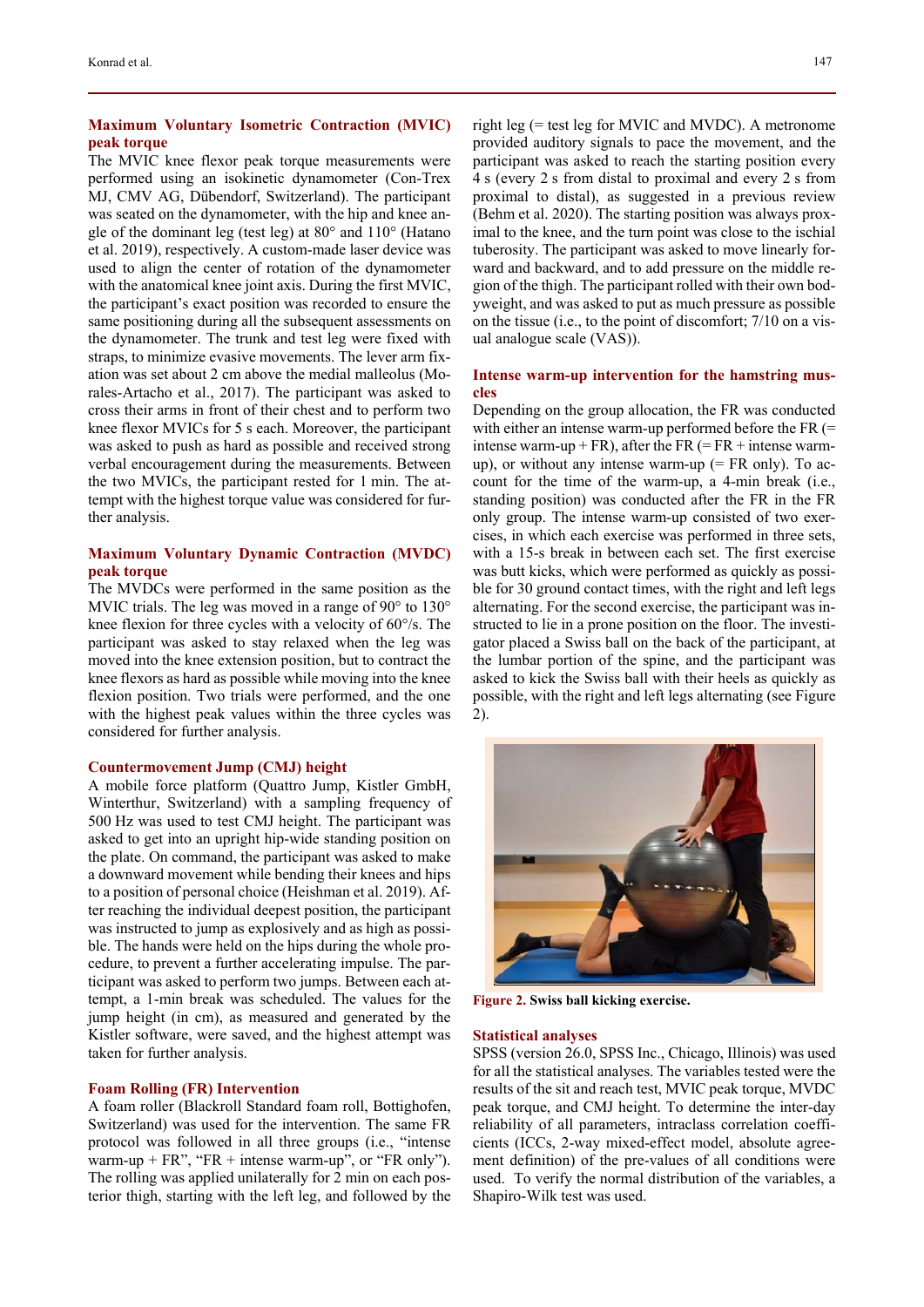|                                                                                                                                                                     | Intense warm-up $+ FR$ |                    |             |                    | <b>FR</b> only |                                       |             |                                                          | <b>FR+</b> intense warm-up |                                       |             |                    |  |
|---------------------------------------------------------------------------------------------------------------------------------------------------------------------|------------------------|--------------------|-------------|--------------------|----------------|---------------------------------------|-------------|----------------------------------------------------------|----------------------------|---------------------------------------|-------------|--------------------|--|
|                                                                                                                                                                     | Pre                    |                    | <b>Post</b> |                    | Pre            |                                       | <b>Post</b> |                                                          | <b>Pre</b>                 |                                       | <b>Post</b> |                    |  |
| ROM $(cm)^#$                                                                                                                                                        | 33.89                  | $\pm 4.85$         | 35.83       | $\pm 4.13*$        | 33.89          | $\pm$ 4.77                            | 35.63       | $\pm 4.18*$                                              | 34.00                      | $\pm$ 5.06                            |             | $36.00 \pm 4.12^*$ |  |
| $CMJ$ (cm)                                                                                                                                                          | 43.19                  | $\pm$ 9.43         | 43.66       | $\pm$ 9.39         | 43.12          | $\pm$ 9.37                            | 43.56       | $\pm$ 9.34                                               | 42.92                      | $\pm$ 9.18                            | 43.21       | $\pm$ 8.94         |  |
| MVIC (Nm)                                                                                                                                                           | 128.36                 | $\pm$ 38.63        | 129.38      | $\pm$ 38.86 130.17 |                | $\pm$ 38.19                           | 134.8       | $\pm$ 37.29                                              |                            | $125.03 \pm 33.71$ $127.91 \pm 33.01$ |             |                    |  |
| <b>MVDC</b> (Nm)                                                                                                                                                    |                        | $135.69 \pm 35.14$ |             |                    |                | $138.53 \pm 35.64$ $137.99 \pm 35.15$ |             | $141.64 \pm 33.47$ $134.02 \pm 35.23$ $135.09 \pm 33.99$ |                            |                                       |             |                    |  |
| $FR =$ foam rolling. # indicates a significant time effect, as well as a significant time $\times$ sex effect. * indicates a significant difference between pre and |                        |                    |             |                    |                |                                       |             |                                                          |                            |                                       |             |                    |  |
| post values.                                                                                                                                                        |                        |                    |             |                    |                |                                       |             |                                                          |                            |                                       |             |                    |  |

**Table 1. Pre and post mean values (± SD) of range of motion (ROM), countermovement jump (CMJ) height, maximum voluntary isometric contraction (MVIC) peak torque, and maximum voluntary dynamic contraction (MVDC) peak torque.** 

If the data showed a normal distribution, a threeway repeated-measures ANOVA [factors: time (pre vs. post); intervention (intense warm-up  $+ FR$  vs.  $FR +$  intense warm-up vs. FR only); sex (male vs. female)]. Otherwise, a Friedman test was used to test the effects of the three different interventions (intense warm-up + FR vs.  $FR + in$ tense warm-up vs. FR only). If there were significant results in the ANOVA with repeated measures or the Friedman test, post hoc tests such as a paired t-test or a Wilcoxon test (with both Bonferroni corrected) was performed with the pre and post values, respectively. Moreover, to check for possible differences between the interventions, a paired t-test or Wilcoxon test (both Bonferroni corrected) was performed with the delta values (pre−post), respectively. If there were significant results for sex, a paired t-test or a Wilcoxon test (both Bonferroni corrected) was performed with the delta values (pre−post) of the respective parameters of the male and female participants. Moreover, to check for baseline differences between the sexes, either a paired t-test or a Wilcoxon test (both Bonferroni corrected) was performed. Cohen's d was calculated following the suggestions of Cohen (1988). The effect size d was defined as 0.2, 0.5, and 0.8 for a small, medium, and large effect size, respectively. The statistical power and power analysis were calculated with G\*Power open-source software. The alpha level was set to 0.05.

## **Results**

The Pre and post values  $(\pm SD)$  for all the groups and parameters are presented in Table 1.

## **Reliability of the parameters**

The ICC values (and coefficient of variation) between the pre-measurements of all test days ((i.e., "intense warm-up + FR", "FR + intense warm-up", or "FR only") for ROM, CMJ, MVIC, MVDC were 0.98 (14.1 to 14.9%), 0.99 (21.4 to 21.8%), 0.97 (27.0 to 30.1%), 0.93 (25.4 to 26.3%), respectively.

#### **Range of Motion**

The three-way repeated-measures ANOVA for ROM showed a significant time effect  $(F1, 12 = 67.67; P < 0.001;$  $r = 0.85$ ) and a significant time  $\times$  sex effect (F1,12 = 11.56;  $P = 0.005$ ;  $r = 0.49$ ), but no group effect (F2,11 = 2.34; P = 0.14;  $r = 0.29$ ), no sex effect (F1,12 = 4.37; P = 0.06;  $r =$ 0.27), no group  $\times$  sex effect (F2,11 = 1.24; P = 0.33; r = 0.18), no time  $\times$  group effect (F2,11 = 0.46; P = 0.64; r = 0.08), and no time  $\times$  group  $\times$  sex effect (F2,11 = 3.16; P =  $0.083$ ; r = 0.37).

The pairwise comparison showed a significant increase in ROM, with a large magnitude of change of 5.7%  $(d = 1.51)$ , 5.9%  $(d = 1.12)$ , and 5.1%  $(d = 1.83)$  in the intense warm-up + FR only group,  $FR$  + intense warm-up group, and FR only group, respectively.

The delta value (pre−post) comparison of ROM between the male and female participants showed a significant difference for the  $FR +$  intense warm-up group  $(P<0.001; d = 1.44)$ , but not in the intense warm-up + FR group (P = 0.24; d = 0.69), or FR only group (P = 0.45; d  $= 0.57$ ) (see Figure 3).



**Figure 3. Changes in range of motion (ROM) presented as separate male and female participants in the respective groups.** \* indicates a significant difference between the male and female participants.

The baseline sex comparison showed significantly higher ROM in females compared to males, in all three conditions (see Table 2).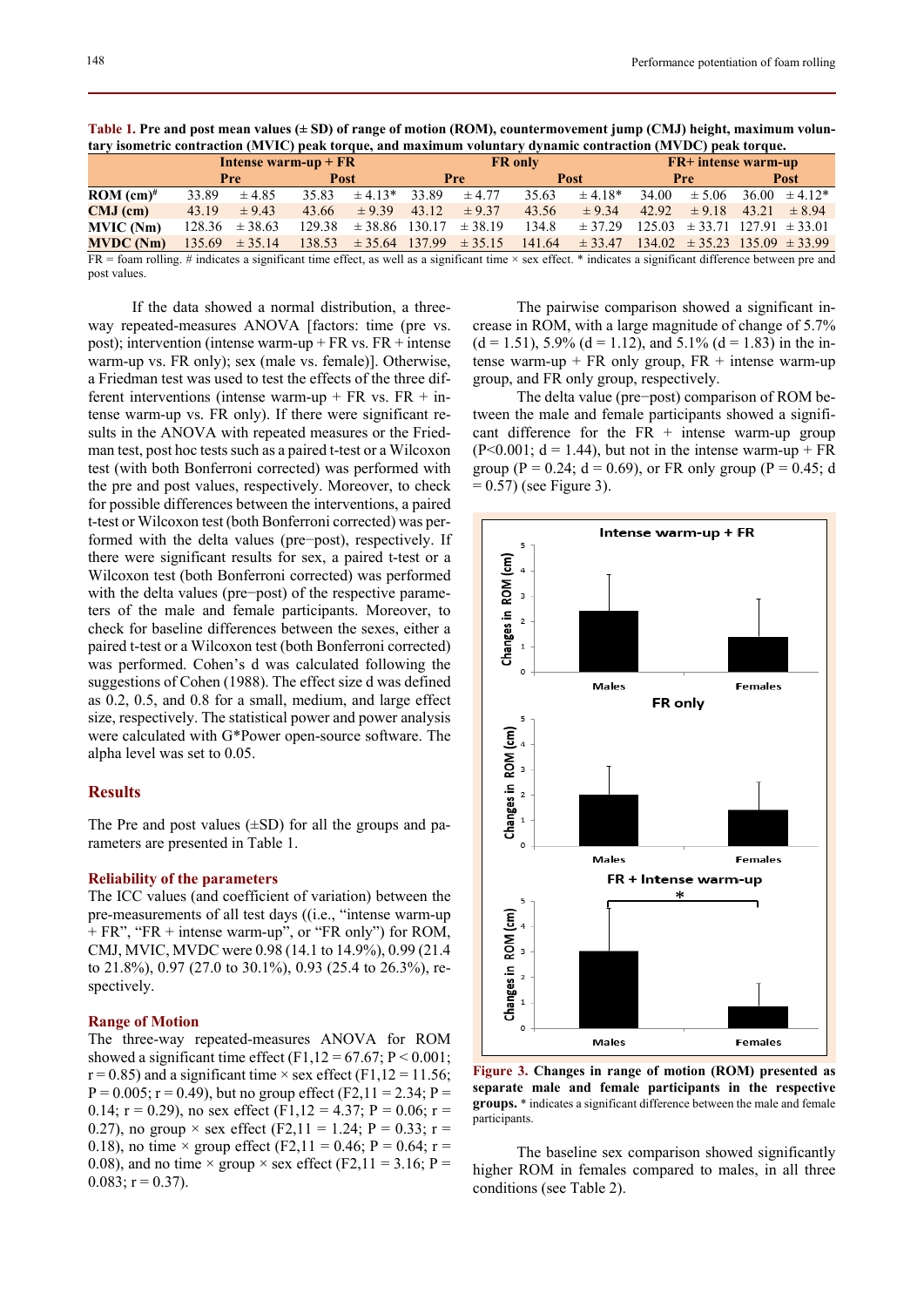**Table 2. Pre mean values (± SD) of the male and female participants for range of motion (ROM), countermovement jump (CMJ) height, maximum voluntary isometric contraction (MVIC) peak torque, and maximum voluntary dynamic contraction (MVDC) peak torque.** 

|                                                                                                                                                                                                                                                                           | Intense warm-up $+ FR$ |                    |        |                                         | <b>FR</b> only |            |        |                                                              | $FR + intense warm-up$ |            |        |                               |
|---------------------------------------------------------------------------------------------------------------------------------------------------------------------------------------------------------------------------------------------------------------------------|------------------------|--------------------|--------|-----------------------------------------|----------------|------------|--------|--------------------------------------------------------------|------------------------|------------|--------|-------------------------------|
|                                                                                                                                                                                                                                                                           | <b>Male</b>            |                    | Female |                                         | <b>Male</b>    |            | Female |                                                              | <b>Male</b>            |            | Female |                               |
| ROM (cm)                                                                                                                                                                                                                                                                  | 31.86                  | ± 5.32             | 36.08  | $\pm$ 3.22*                             | 31.68          | ± 5.26     | 36.28  | $\pm 2.70*$                                                  | 31.46                  | $\pm$ 5.15 |        | $36.73 \pm 3.33^*$            |
| $CMJ$ (cm)                                                                                                                                                                                                                                                                | 51.04                  | $\pm$ 5.07         | 34.73  | $± 3.94*$                               | 50.71          | $\pm$ 5.32 | 34.95  | $\pm$ 4.45*                                                  | 50.28                  |            |        | $\pm 5.18$ 34.99 $\pm 4.71$ * |
| MVIC (Nm)                                                                                                                                                                                                                                                                 | 159.91                 | $\pm 25.61$        | 94.38  | $\pm 10.52^*$ 161.19 $\pm 24.28$        |                |            | 96.77  | $\pm$ 13.76* 154.50 $\pm$ 16.10 93.31 $\pm$ 8.82*            |                        |            |        |                               |
| <b>MVDC</b> (Nm)                                                                                                                                                                                                                                                          |                        | $163.66 \pm 22.46$ |        | $105.58 \pm 15.32 \pm 167.47 \pm 17.44$ |                |            |        | $106.24 \pm 15.53$ * 159.56 $\pm 28.06$ 106.52 $\pm 16.02$ * |                        |            |        |                               |
| $\mathbf{m} = \mathbf{r}$ , and the $\ast$ indicates the figure of $\mathbf{r}$ and all and all $\mathbf{r}$ and all $\mathbf{r}$ and $\mathbf{r}$ and $\mathbf{r}$ and $\mathbf{r}$ and $\mathbf{r}$ and $\mathbf{r}$ and $\mathbf{r}$ and $\mathbf{r}$ and $\mathbf{r}$ |                        |                    |        |                                         |                |            |        |                                                              |                        |            |        |                               |

FR = foam rolling. \* indicates a significant difference between the male and female participants. Please note that all the significant differences have a large magnitude of difference, with Cohen's d ranging from 0.95 to 4.66.

#### **Countermovement jumps**

The three-way repeated-measures ANOVA for CMJ height showed a significant sex effect (F1,12 = 63.42;  $P < 0.001$ ;  $r = 0.84$ ), but no group effect (F2,11 = 0.65; P = 0.54; r = 0.11), no time effect (F1,12 = 3.78; P = 0.08; r = 0.24), no group  $\times$  sex effect (F2,11 = 1.25; P = 0.32; r = 0.19), no time  $\times$  group effect (F2,11 = 0.06; P = 0.94; r = 0.11), no time  $\times$  sex effect (F1,12 = 0.12; P = 0.74; r = 0.01), and no time × group × sex effect (F2,11 = 0.19; P = 0.83; r = 0.03). The baseline sex comparison showed a significantly higher CMJ height in males compared to females, in all three conditions (see Table 2).

#### **Maximum Voluntary Isometric Contractions**

The Friedman test revealed no significant effect for the MVIC peak torque  $(X2 = 9.94; P = 0.08)$ .

The baseline sex comparison showed significantly higher MVIC peak torque in males compared to females, in all three conditions (see Table 2).

#### **Maximum Voluntary Dynamic Contractions**

The Friedman test revealed no significant effect for MVIC peak torque (X2 = 6.63; P = 0.25).

The baseline sex comparison showed significantly higher MVDC peak torque in males compared to females, in all three conditions (see Table 2).

## **Discussion**

The purpose of this study was to compare the effects of a 2-min bout of FR of the hamstring muscles with either an intense warm-up performed before or after the FR exercise, or no intense warm-up. We measured the effect on ROM and performance parameters, i.e., CMJ height, MVIC peak torque, and MVDC peak torque. While no changes between pre and post intervention were found in any group, in CMJ height, MVIC peak torque, and MVDC peak torque, the ROM significantly increased to the same extent following the intervention in all groups (intense warm-up  $+ FR$ ,  $FR +$  intense warm-up, and  $FR$  only). The baseline values for the male participants showed significantly lower ROM, but higher CMJ height, MVIC peak torque, and MVDC peak torque, compared to the values for the female participants. In addition, male participants showed significantly higher increases in ROM compared to female participants following the  $FR +$  intense warm-up, but not following the intense warm-up  $+ FR$  or  $FR$  only.

Increased ROM following a single bout of FR only was recently reported by a meta-analysis (Wilke et al. 2020). Moreover, according to the analysis of Wilke et al. (2020), the muscles treated in our study (i.e., hamstrings) showed the highest effect size ( $ES = 1.00$ ), compared to other muscles (e.g., triceps surae  $ES = 0.43$ ), for an acute increase in ROM. Such differences in the changes in ROM between joints/muscles might be explained by a more limited ROM of the ankle joint compared to the hip or knee joints, due to the bone and ligament structures (Brockett and Chapman 2016; Halperin et al. 2014). Hence, this probably limits the potential for a substantial increase in ankle joint flexibility after FR. A further subgroup analysis performed by Wilke et al. (2020) showed that there was a significant increase in studies dealing with female participants or both sexes ( $ES = 0.95$ ), while only a non-significant increase was reported for male participants ( $ES =$ 0.35). Hence, we assumed that there would be higher increases of ROM in female compared to male participants, at least in the FR condition without any intense warm-up. However, our data showed no significant difference between male  $(+2.0 \text{ cm})$  and female  $(+1.4 \text{ cm})$  participants in the ROM increases following the FR only intervention (see Figure 3). Surprisingly, when an intense warm-up was included after the FR intervention, male participants showed a significantly higher increase in ROM  $(+3.0 \text{ cm})$  than female participants  $(+0.9 \text{ cm})$ . In addition, although not significant ( $P = 0.08$ ), male participants showed higher increases in ROM (+2.4 cm) when the intense warm-up was conducted before FR, compared to the female participants (+1.4 cm). Absolute changes in ROM were higher in males compared to females, following all interventions. Since female participants already had a significantly higher sit and reach ROM than male participants before the intervention (see Table 2), male participants likely had greater potential for an increase in ROM. Controversially, Nakamura et al. (2021b) reported no significant differences between male and female participants in ankle joint ROM increases following a single bout of FR, although females also had higher baseline ROM values than males in their study.

In addition, our results showed that all three interventions (intense warm-up + FR, FR + intense warm-up, and FR only) increased ROM similarly. This has also been reported in similar studies of stretching, both with and without post-stretching (M. Reiner et al. 2021) or prestretching (Takeuchi et al., 2021) warm-up activities. This indicates that it is not necessary to include further warmup exercises, besides stretching and FR, if the goal is to acutely increase ROM.

Potential mechanism for the acute increases in ROM in all three groups in (intense warm-up  $+ FR$ ,  $FR +$ intense warm-up, and FR only) may be attributed to decreased muscle stiffness (Reiner et al. 2021) and/or an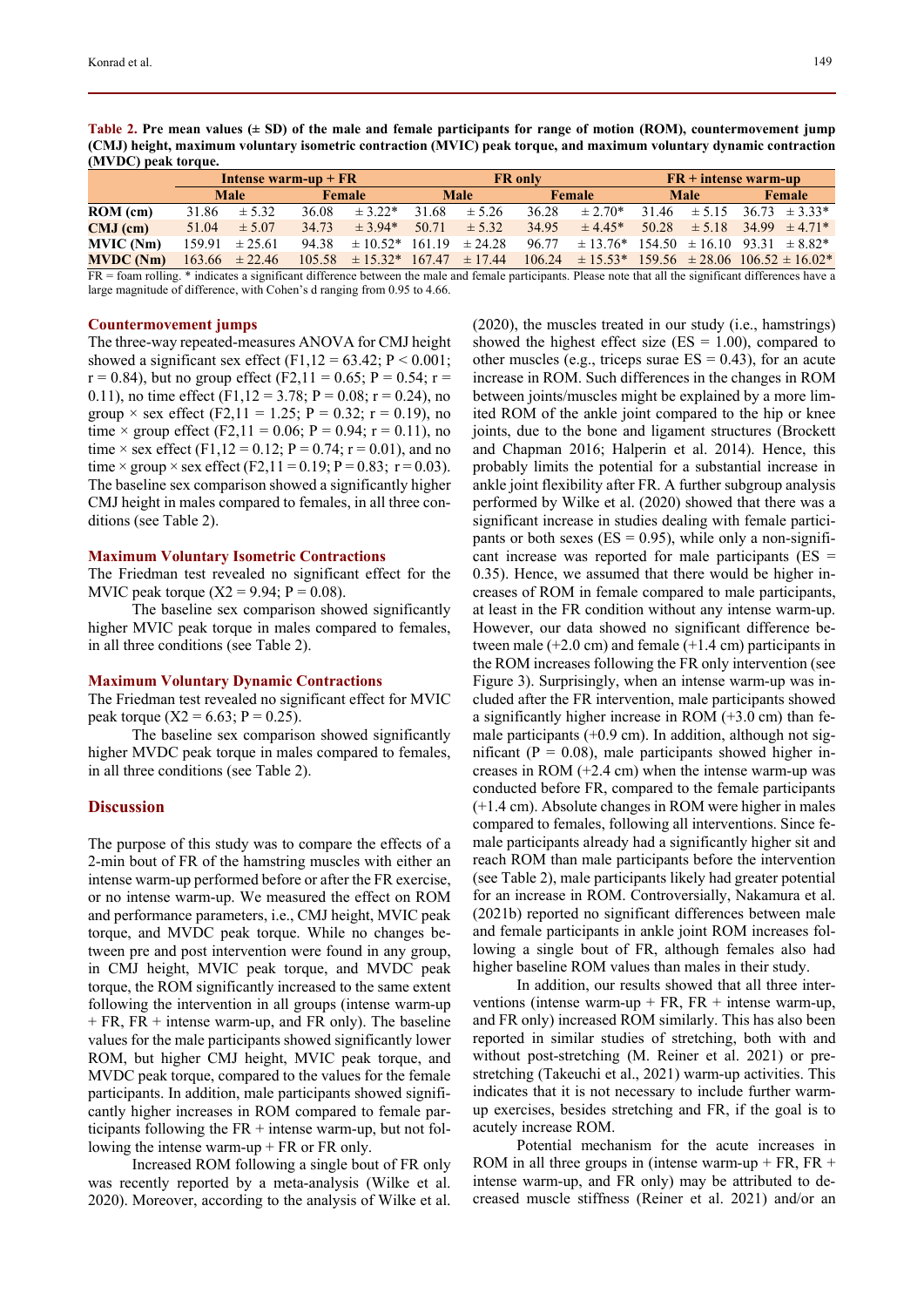No significant changes in performance parameters were detected in any group when comparing pre and post values. This is in line with the current literature on single FR treatments (Cheatham et al. 2015; Nakamura et al., 2021; Wiewelhove et al. 2019). Meanwhile, studies with additional warm-up, with the goal to induce potential performance enhancement, have not been conducted to date. However, it has to be noted that studies which have combined the effects of FR with dynamic stretching (i.e., movements with a high amplitude over a full ROM) have reported either significant increases (Peacock et al. 2014) or no significant changes (Richman et al., 2019) in performance. The goal of our study, however, was to induce an activation of the target muscle (i.e., hamstrings) with quick movements, rather than slower dynamic stretching movements, throughout the whole ROM (i.e., dynamic stretching).

Although, to date, no studies have investigated the effects of an additional intense warm-up for FR, some studies of stretching, where a warm-up was performed after stretching, reported either no change or even an increase in performance (Blazevich et al. 2018; Reid et al. 2018; M. Reiner et al. 2021; Samson et al. 2012; Takeuchi et al. 2021; Takeuchi and Nakamura 2020). Samson et al. (2012) found an increase in sprint performance after the combination of stretching (static or dynamic) and intense poststretching activities. Moreover, another study showed a favorable effect in strength and jump height following several static stretching conditions of various durations (30 s, 60 s, 120 s) with intense post-stretching activities, compared to the same stretching conditions without intense post-stretching activities (Reid et al. 2018). Even light aerobic activity (60 W for 10 min) performed after a static stretching exercise increased the subsequent torque output (Takeuchi et al., 2021). However, when the aerobic activity was performed before the stretching, a decrease in torque was reported (Takeuchi et al., 2021). Furthermore, Reiner et al. (2021) reported no change in MVIC peak torque when intense post-stretching activities were performed after a PNF stretching exercise. However, a decrease in MVIC torque was reported when PNF stretching was performed without intense post-stretching activities. Combining the present results with those from the literature on FR and stretching, it appears that an additional warm-up, especially following the intervention, is able to counteract the detrimental effects of stretching, but is not able to increase performance following FR.

A possible reason for the lack of performance potentiation after FR might be that our outcome and treatment were mainly based on the hamstring muscles. The aforementioned studies dealing with stretching and warm-up applied the intervention either on multiple muscles (e.g., Reid et al. 2018; Samson et al. 2012) or on the plantar flexors only (M. Reiner et al. 2021; Takeuchi et al. 2021; Takeuchi and Nakamura 2020). Hence, it cannot be ruled out that performance potentiation might be possible when FR is combined with an intense warm-up for some muscles (e.g., triceps surae, quadriceps), but not all muscles (e.g., hamstrings). Future studies will have to take this into account, and should investigate potential differences between the various leg muscles when an intense warm-up is added to an FR protocol.

A possible limitation of this study was that different pressures between the sessions of the FR exercise can influence the results. Thus, we have placed great value to remember the participants at every session to apply pressure until the point of discomfort imaging a 7 out of 10 visual analogue scale (VAS). However, even if there would have been slight variations between the pressures applied between the sessions within a single participant, this would have been likely cancelled out since we have chosen a randomized cross-over trial with a high sample size. Future studies should take those possible pressure variations into account by e.g., using force plates for monitoring the force applied during the foam rolling exercises.

## **Conclusion**

In conclusion, this study was the first to investigate the effects of adding an intense warm-up (either before or after FR) on ROM and performance parameters (MVIC peak torque, MVDC peak torque, CMJ height). Although we observed an increase in ROM in all groups, no such changes could be detected in the performance parameters. Male participants showed a higher increase in ROM compared to female participants when the warm-up was performed after the FR exercise. Hence, athletes with time restrictions might skip further intense warm-up, besides FR, when the goal is to increase ROM and to sustain performance parameters.

#### **Acknowledgements**

This study was supported by a grant (Project J 4484) from the Austrian Science Fund (FWF). The experiments comply with the current laws of the country in which they were performed. The authors have no conflict of interest to declare. The datasets generated during and/or analyzed during the current study are not publicly available, but are available from the corresponding author who was an organizer of the study.

#### **References**

- Behm, D. G. (2018) The Science and Physiology of Flexibility and Stretching. In *The Science and Physiology of Flexibility and Stretching*. https://doi.org/10.4324/9781315110745
- Behm, D. G., Alizadeh, S., Hadjizadeh Anvar, S., Mahmoud, M. M. I., Ramsay, E., Hanlon, C. and Cheatham, S. (2020) Foam Rolling Prescription: A Clinical Commentary. *Journal of Strength and Conditioning Research* **34**, 3301-3308. https://doi.org/10.1519/JSC.0000000000003765
- Behm, D. G., Blazevich, A. J., Kay, A. D. and McHugh, M. (2016) Acute effects of muscle stretching on physical performance, range of motion. and injury incidence in healthy active individuals: a systematic review. *Applied Physiology, Nutrition. and Metabolism* **41**(1), 1-11. https://doi.org/10.1139/apnm-2015-0235
- Behm, D. G. and Chaouachi, A. (2011) A review of the acute effects of static and dynamic stretching on performance. *European Journal of Applied Physiology* **111**(11), 2633-2651. https://doi.org/10.1007/s00421-011-1879-2
- Behm, D. G., Kay, A. D., Trajano, G. S. and Blazevich, A. J. (2021)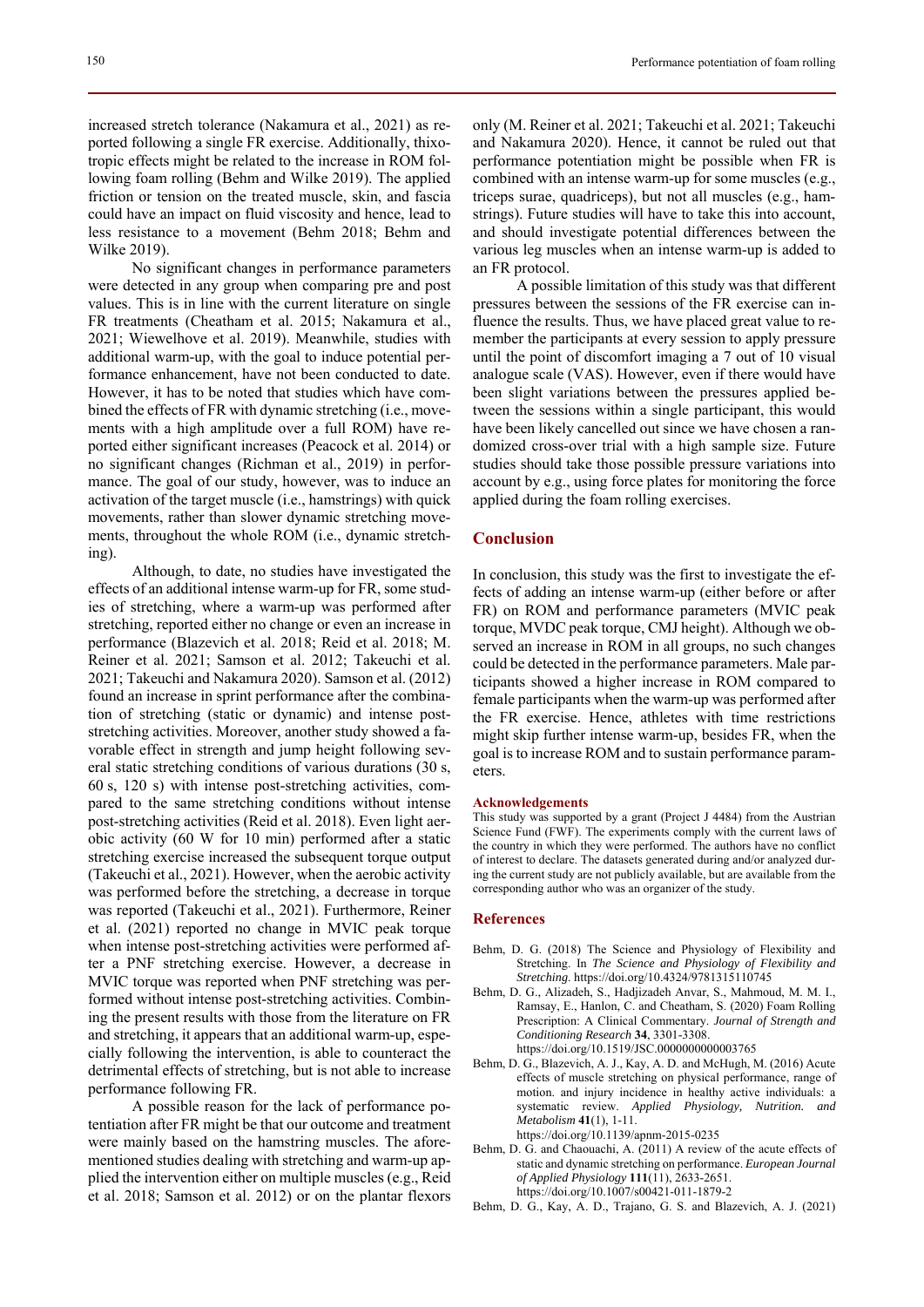Mechanisms underlying performance impairments following prolonged static stretching without a comprehensive warm-up. *European Journal of Applied Physiology* **121**, 67-94. https://doi.org/10.1007/s00421-020-04538-8

- Behm, D. G. and Wilke, J. (2019) Do Self-Myofascial Release Devices Release Myofascia? Rolling Mechanisms: A Narrative Review. *Sports Medicine* **49**, 1173-1181. https://doi.org/10.1007/s40279- 019-01149-y
- Blazevich, A., Gill, N. D., Kvorning, T., Kay, A. D., Goh, A. G., Hilton, B. And Behm, D. G. (2018) No Effect of Muscle Stretching within a Full, Dynamic Warm-up on Athletic Performance. *Medicine & Science in Sports & Exercise* **50**(6), 1258-1266. https://doi.org/10.1249/MSS.0000000000001539
- Brockett, C. L. and Chapman, G. J. (2016) Biomechanics of the ankle. *Orthopaedics and Trauma* **30**(3), 232-238. https://doi.org/10.1016/j.mporth.2016.04.015
- Cheatham, S. W., Kolber, M. J., Cain, M. and Lee, M. (2015) The effects of self‐myofascial release using a foam roll or roller massager on joint range of motion, muscle recovery. and performance: a systematic review. *International Journal of Sports Physical Therapy* **10**(6), 827-838.
- Cohen, J. (1988). The effect size. *Statistical Power Analysis for the Behavioral Sciences.* 77-83.
- Halperin, I., Aboodarda, S. J., Button, Duane C. andersen, L. L. and Behm, D. G. (2014) Roller massager improves range of motion of plantar flexor muscles without subsequent decreases in force parameters. *International Journal of Sports Physical Therapy*  **9**(1), 92-102.
- Hatano, G., Suzuki, S., Matsuo, S., Kataura, S., Yokoi, K., Fukaya, T. and Iwata, M. (2019) Hamstring stiffness returns more rapidly after static stretching than range of motion, stretch tolerance. and isometric peak torque. *Journal of Sport Rehabilitation* **28**(4), 325-331. https://doi.org/10.1123/jsr.2017-0203
- Heishman, A., Daub, B., Miller, R., Brown, B., Freitas, E. and Bemben, M. (2019) Countermovement Jump Inter-Limb Asymmetries in Collegiate Basketball Players. *Sports* **7**(5), 103. https://doi.org/10.3390/sports7050103
- Kay, A. D. and Blazevich, A. J. (2012) Effect of Acute Static Stretch on Maximal Muscle Performance: A Systematic Review. *Medicine and Science in Sports and Exercise* **44**(1), 154-164. https://doi.org/10.1249/MSS.0b013e318225cb27
- Konrad, A., Bernsteiner, D., Budini, F., Reiner, M. M., Glashüttner, C., Berger, C. and Tilp, M. (2020) Tissue flossing of the thigh increases isometric strength acutely but has no effects on flexibility or jump height. *European Journal of Sport Science* **21**(12), 1648-1658.
	- https://doi.org/10.1080/17461391.2020.1853818
- Konrad, A., Reiner, M. M., Bernsteiner, D., Glashüttner, C., Thaller, S. and Tilp, M. (2021) Joint flexibility and isometric strength parameters are not relevant determinants for countermovement jump performance. *International Journal of Environmental Research and Public Health* **18**(5), 2510. https://doi.org/10.3390/ijerph18052510
- Kubo, K., Kanehisa, H. and Fukunaga, T. (2002) Effects of resistance and stretching training programmes on the viscoelastic properties of human tendon structures in vivo. *The Journal of Physiology* **538(1)**, 219-226. https://doi.org/10.1113/jphysiol.2001.012703
- Lee, C. L., Chu, I. H., Lyu, B. J., Chang, W. D. and Chang, N. J. (2018) Comparison of vibration rolling, nonvibration rolling. and static stretching as a warm-up exercise on flexibility, joint proprioception, muscle strength. and balance in young adults. *Journal of Sports Sciences* **36(22)**, 2575-2582. https://doi.org/10.1080/02640414.2018.1469848
- Monteiro, E. R., Wakefield, B., Ribeiro, M. S., Fiuza, A. G., Cunha, J. C. O. W., Novaes, G. S. and Novaes, J. S. (2018) Anterior and posterior thigh self-massage and stretching acutely increases shoulder range-of-motion/Automassagem e alongamento nas regioes anterior e posterior de coxa aumentam de forma aguda a amplitude articular de ombro. *Motricidade* **14**(S1), 174-183.
- Morales-Artacho, A. J., Lacourpaille, L. and Guilhem, G. (2017) Effects of warm-up on hamstring muscles stiffness: Cycling vs foam rolling. *Scandinavian Journal of Medicine and Science in Sports* **27**(12), 1959-1969. https://doi.org/10.1111/sms.12832
- Nakamura, M., Konrad, A., Ryosuke, K., Sato, S., Yahata, K., Yoshida, R. and Wilke, J. (2021) Sex differences in the mechanical and neurophysiological response to roller massage of the plantar flexors. *Journal of Sports Science and Medicine 20***(4)**, 665-671.

https://doi.org/10.52082/jssm.2021.665

- Nakamura, M., Onuma, R., Kiyono, R., Yasaka, K., Sato, S., Yahata, K. and Konrad, A. (2021) Acute and Prolonged Effects of Different Durations of Foam Rolling on Range of Motion, Muscle Stiffness. and Muscle Strength. In *Journal of Sports Science and Medicine* **20**, 62-68. https://doi.org/10.52082/jssm.2021.62
- Peacock, C. A., Krein, D. D., Silver, T. A., Sanders, G. J. and VON Carlowitz, K.-P. A. (2014) An Acute Bout of Self-Myofascial Release in the Form of Foam Rolling Improves Performance Testing. *International Journal of Exercise Science* **7(3)**, 202- 211.
- Reid, J. C., Greene, R., Young, J. D., Hodgson, D. D., Blazevich, A. J. and Behm, D. G. (2018) The effects of different durations of static stretching within a comprehensive warm-up on voluntary and evoked contractile properties. *European Journal of Applied Physiology* **118**(7), 1427-1445. https://doi.org/10.1007/s00421- 018-3874-3
- Reiner, M. M., Glashüttner, C., Bernsteiner, D., Tilp, M., Guilhem, G., Morales-Artacho, A. and Konrad, A. (2021) A comparison of foam rolling and vibration foam rolling on the quadriceps muscle function and mechanical properties. *European Journal of Applied Physiology* **121**(5), 1461-1471. https://doi.org/10.1007/s00421-021-04619-2
- Reiner, M., Tilp, M., Guilhem, G., Morales, A., Nakamura, M. and Konrad, A. (2021) Effects of a single proprioceptive neuromuscular facilitation stretching exercise with and without post-stretching activation on the muscle function and mechanical properties of the plantar flexor muscles. *Frontiers in Physiology* **12**, 732654. https://doi.org/10.3389/fphys.2021.732654
- Richman, E. D., Tyo, B. M. and Nicks, C. R. (2019) Combined Effects of Self-Myofascial Release and Dynamic Stretching on Range of Motion, Jump, Sprint. and Agility Performance. *Journal of Strength and Conditioning Research* **33(7)**, 1795-1803. https://doi.org/10.1519/JSC.00000000000002676
- Samson, M., Button, D. C., Chaouachi, A. and Behm, D. G. (2012) Effects of dynamic and static stretching within general and activity specific warm-up protocols. *Journal of Sports Science and Medicine* **11**(2), 279-285.

https://pubmed.ncbi.nlm.nih.gov/24149201

- Takeuchi, K. and Nakamura, M. (2020) Influence of Aerobic Exercise After Static Stretching on Flexibility and Strength in Plantar Flexor Muscles. *Frontiers in Physiology* **11**, 1604. https://doi.org/10.3389/fphys.2020.612967
- Takeuchi, K., Takemura, M., Nakamura, M., Tsukuda, F. and Miyakawa, S. (2021) The effects of using a combination of static stretching and aerobic exercise on muscle tendon unit stiffness and strength in ankle plantar-flexor muscles. *European Journal of Sport Science* 1-7. https://doi.org/10.1080/17461391.2020.1866079
- Wiewelhove, T., Döweling, A., Schneider, C., Hottenrott, L., Meyer, T., Kellmann, M. and Ferrauti, A. (2019). A Meta-Analysis of the Effects of Foam Rolling on Performance and Recovery. *Frontiers in Physiology* **10,** 376. https://doi.org/10.3389/fphys.2019.00376
- Wilke, J., Müller, A. L., Giesche, F., Power, G., Ahmedi, H. and Behm, D. G. (2020) Acute Effects of Foam Rolling on Range of Motion in Healthy Adults: A Systematic Review with Multilevel Metaanalysis. *Sports Medicine* **50(2)**, 387-402. https://doi.org/10.1007/s40279-019-01205-7

## **Key points**

- An intense warm-up either performed before or after FR did not change performance parameters.
- The ROM increased to the same extent following the intense warm-up  $+ FR$ ,  $FR +$  intense warm-up, and  $FR$  only.
- Baseline values for males showed significantly lower ROM, but higher CMJ height, MVIC peak torque, and MVDC peak torque, compared to females.
- Males showed significantly higher increases in ROM following the  $FR +$  intense warm-up, but not after the intense warm-up  $+$  FR or FR only.